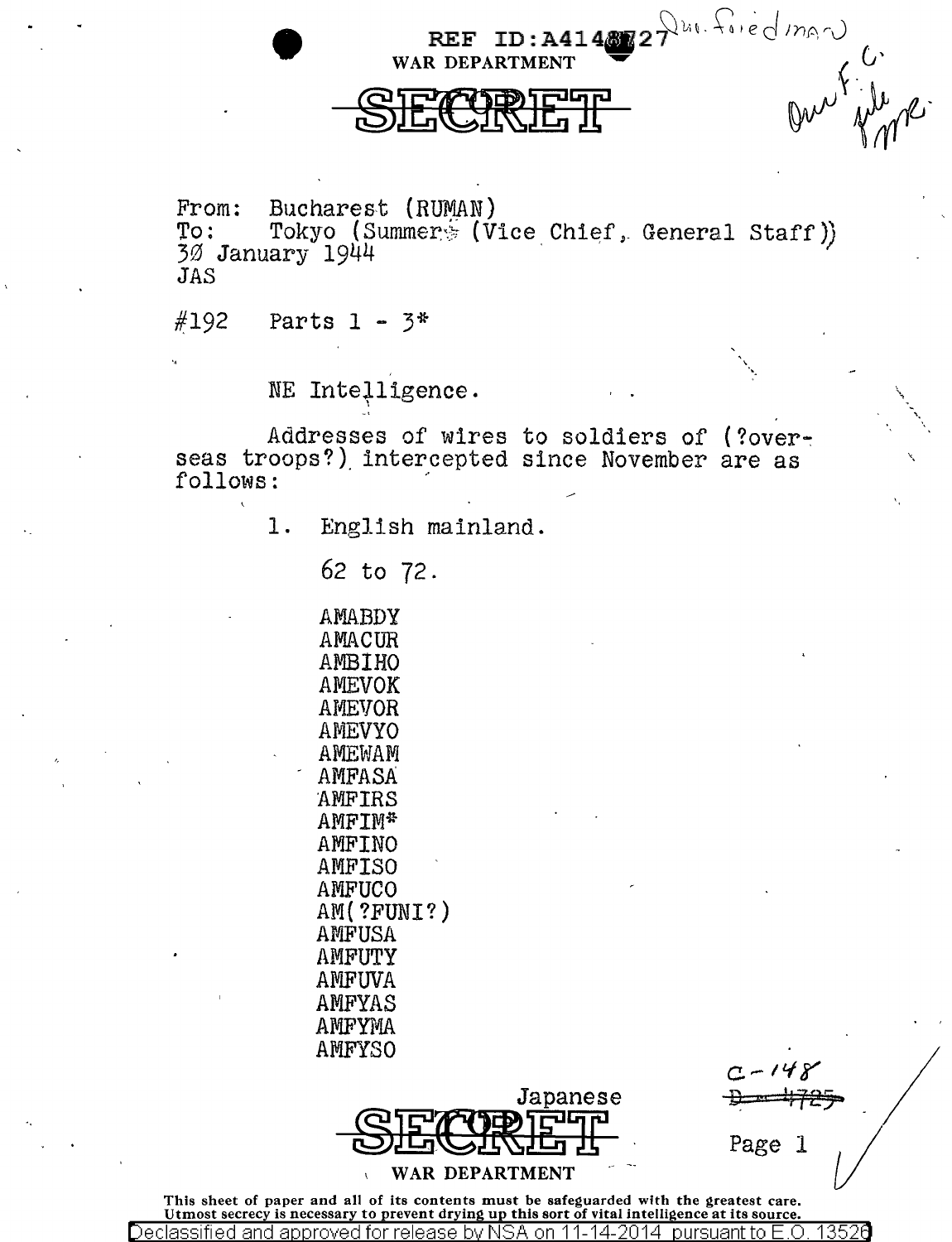

| AMGASU |  |
|--------|--|
| AMGAHO |  |
| AMGEPI |  |
| AMGIBO |  |
| AMGILU |  |
| AMGIMI |  |
| AMGUOR |  |
| AMGUSU |  |
| AMHUGU |  |
| AMICEL |  |
| AMICFA |  |

 $(Part 2)$ 

ا سنڌ ت

| AMICOR                   |
|--------------------------|
| AMICUR                   |
| AMIDAT                   |
| AMIDPO                   |
| AMIFA*                   |
| AMI*OP                   |
| AMIGAV                   |
| AMIGUV                   |
| AMILIC                   |
| AMIHIG                   |
| AMIJ(?E?)F               |
| AMIKAM                   |
| AMILAW                   |
| AMIMBU                   |
| AMIPEV                   |
| AMMEGO                   |
| AMOMO (?N?) <sup>a</sup> |
| AMONRA                   |
| AMONUM                   |
| <b>AMOPAK</b>            |
| AMOROD                   |
| AMOSFU                   |
| AMOSNA                   |
| AMPY(?R?) <sup>D</sup> I |
| AMRCHI-                  |
| <b>AMRIMO</b>            |
|                          |
| <b>איה</b> ו             |

**n** 

 $\circ$ 

Page 2

## WAR DEPARTMENT

Japanese

ד∟ן

己

JĻ

This sheet of paper and all of its contents must be safeguarded with the greatest care.<br>Utmost secrecy is necessary to prevent drying up this sort of vital intelligence at its source.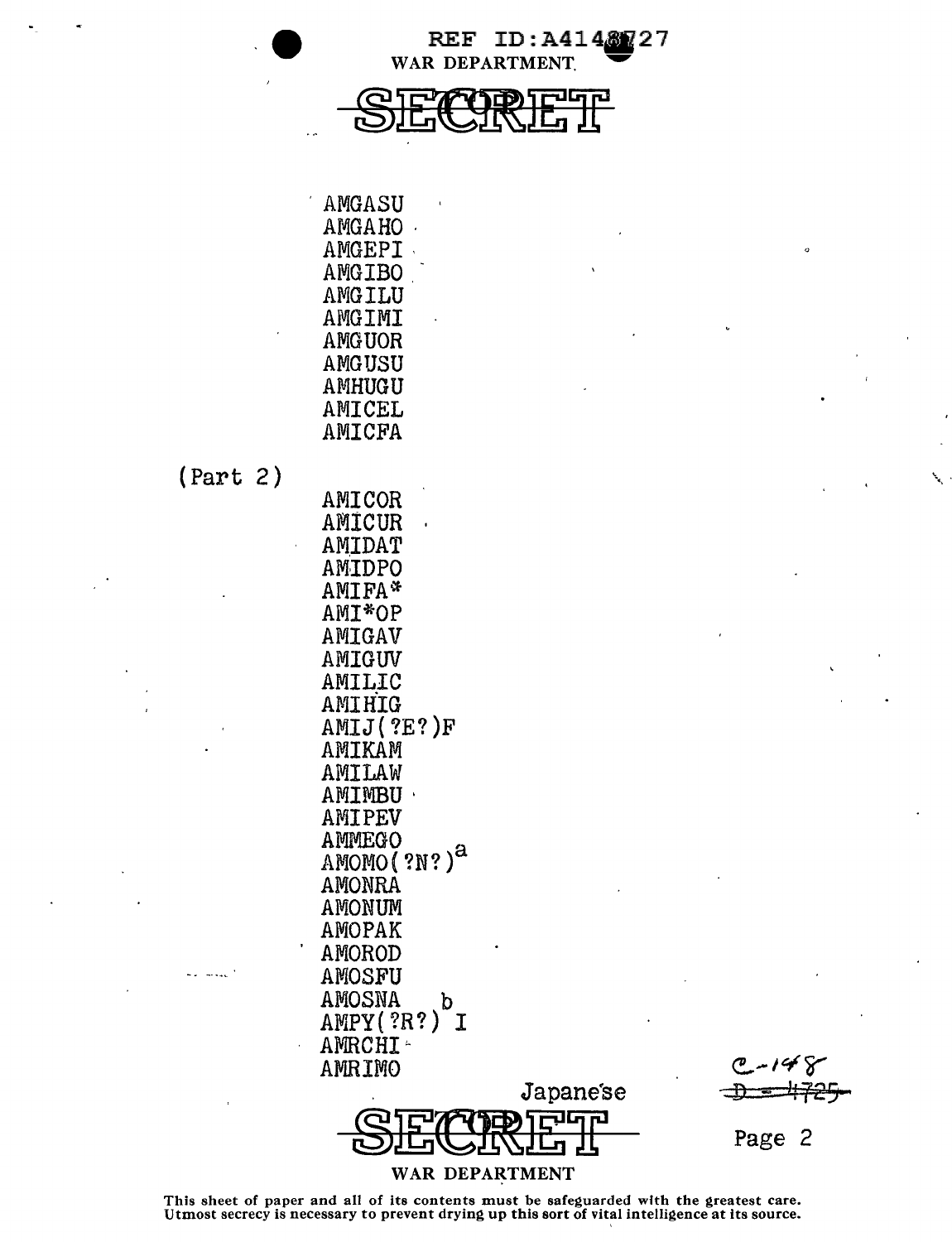·REF WAR DEPARTMENT

ID:A4148727

AMUBAC AMUXEK AMUB(?1?)<sup>c</sup> G **AMUCBA** AMUDMI

 $(Part 3)$ 

 $2.$ (?Casablanca?).

 $11$ 

AMNEIL AMNYIM AMOBID  $AM(2Y)$ <sup>d</sup><sub>A</sub>(2AE?)<sup>e</sup> AMNO (?KV?)<sup>e</sup> AMOBHO AMMERU AMNIHO AMISAA AMNIGA **AMAR\*\***  $AM - 2ØU -$ .

4. Iran

> AMKUHI AMKYAV AMKYGA  $AHK($  ?Y?)<sup>2</sup>GA AMTIPU AMJATU AMTYRU AMLONI AMRY (?B?) 80

 $\mathcal{L}^{\bullet}$ Part 4 not yet readable.

Japanese WAR DEPARTMENT

Page 3

ŵ.

This sheet of paper and all of its contents must be safeguarded with the greatest care.<br>Utmost secrecy is necessary to prevent drying up this sort of vital intelligence at its source.